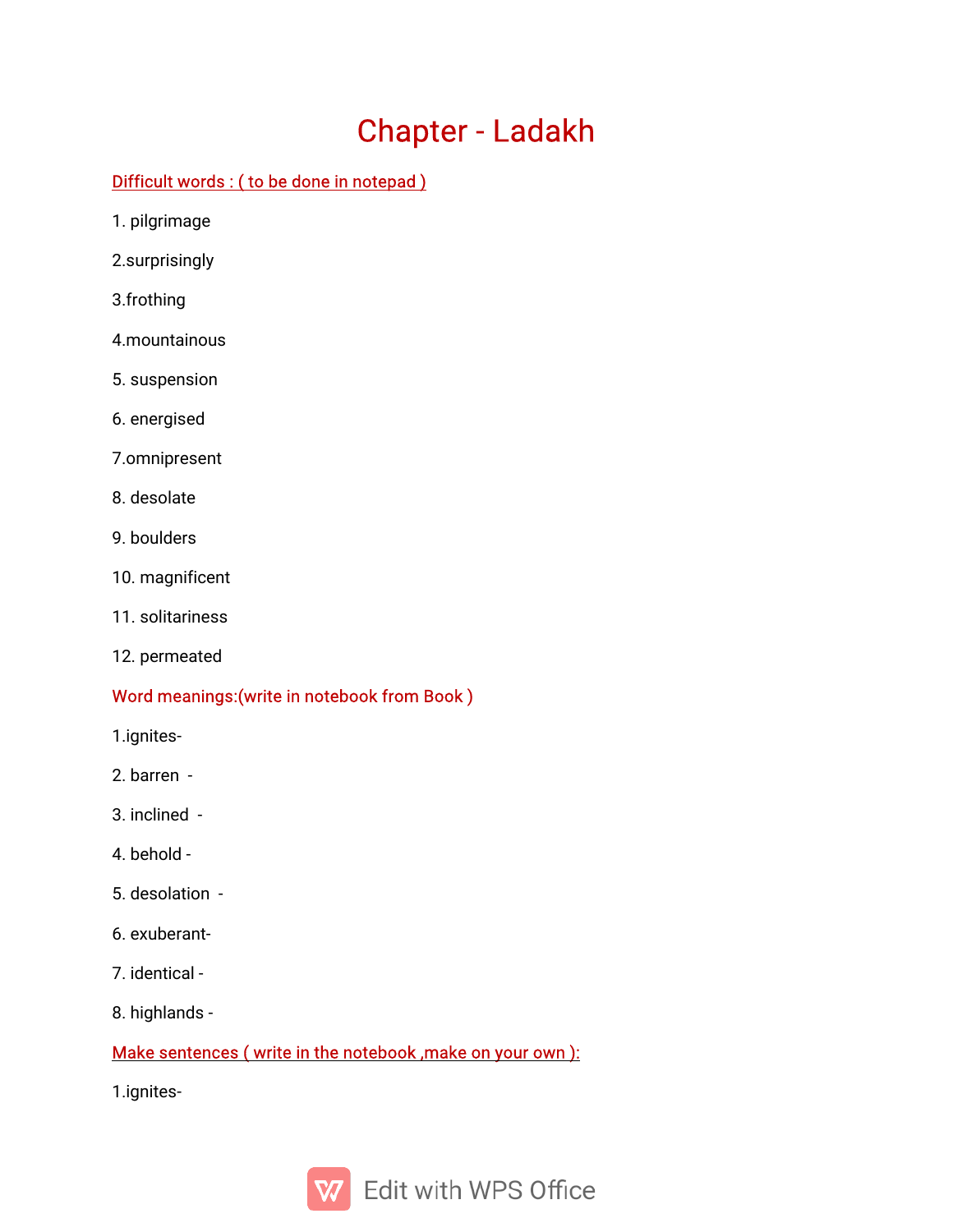2.barren-

- 3.inclined-
- 4.exuberant-
- 5.identical-
- 6.highlands-

#### Find Facts:

#### A. 1. (Complete in the book)

- A.Indus
- B. Fast flowing and smooth
- C. Noisy torrent
- D. Colourful prayer flags
- E. Carries the prayers all over the country
- F.Boulders
- G. Change colour
- H. Purple, orange and golden
- I. Intense green with carefully terraced

J.the palace of Leh

K.human love and care

#### A.2. Answer these questions: (write in the notebook)

Ans a. The Indus and the Brahmaputra come out of this region but they flow in oppposite directions. The Indus goes west through Pakistan and falls into the Arabian sea whereas the Brahmaputra goes east and meets the Bay of Bengal.

Ans b. Largely barren with cold deserts, rocky mountains, the Indus river flowing tortuously through the mountains, there are patches of cultivated terraced fields which come as a surprise.

## B. Think and write: (write in the notebook)

Ans 1. Large boulders strewn all over the mountains. The rocks seem to change shapes, sometimes look like cathedrals, fluted columns, and other fantastical shapes. The mountains

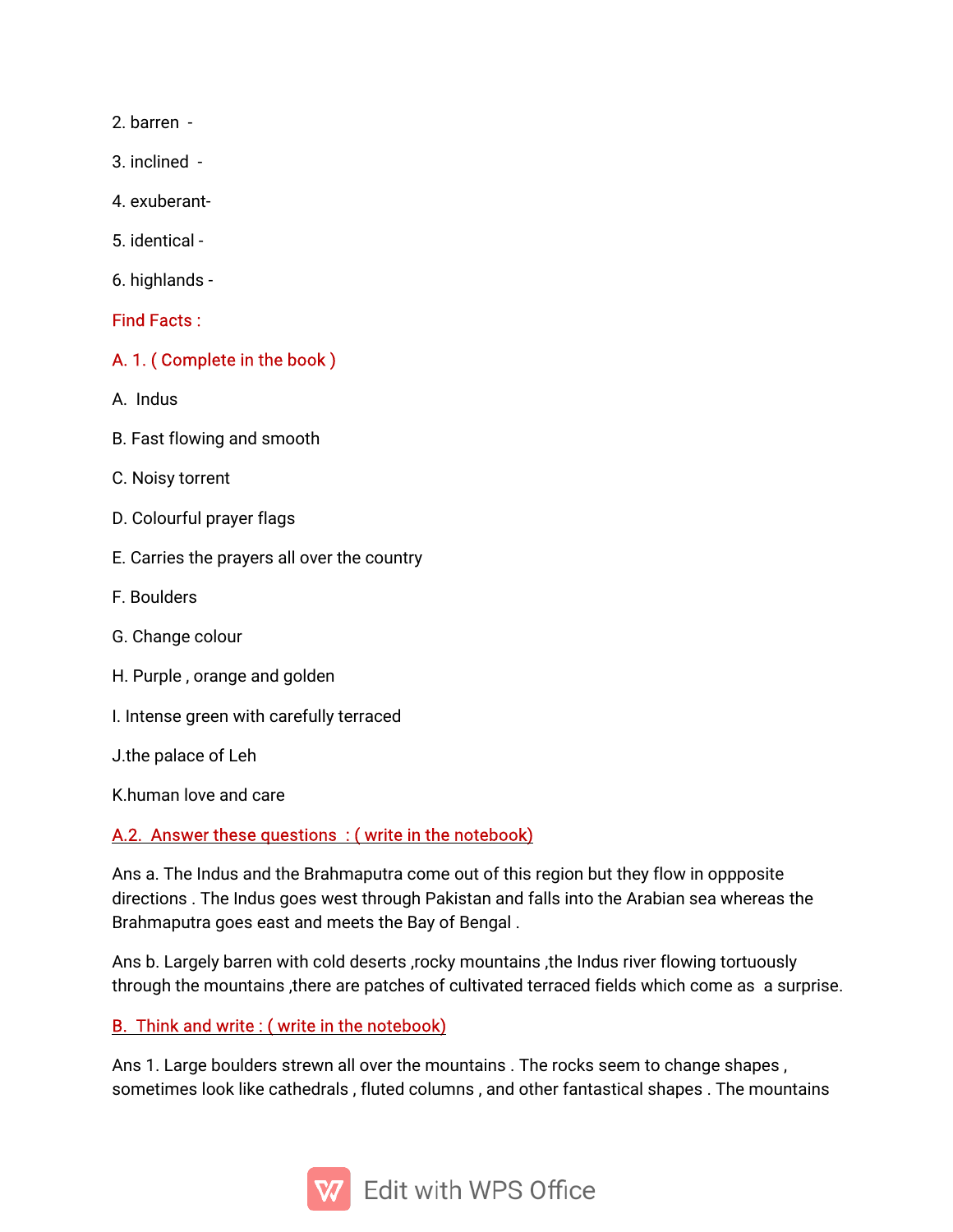change colour with the changing light of the day.

Ans 2. Strings of fluttering prayer flags can be seen everywhere in Ladakh, even on steel bridges . The people believe the winds carry the prayers all over the valley and bless the Ladakhis.

Ans 3. Buddhist prayers carved or painted on the rocks, the mantra, OM MANI PADME HUM ,latos, shrines to spirits prayer flags all over on mountain sides. So,the mountains did not feel lonely and desolate because of these marks of human love and prayer.

Ans 4. The mountains and valleys of Ladakh are sprinkled generously with like shrines, prayer flags, mantras carved on stone images of Buddha and many more. Besides, the people are warm - hearted and God - fearing. This gives all of Ladakh a special character of love and warmth which can be called it's spirit.

Ans  $5 \times$ 

## Watchword: (complete in the book)

- 1.1.emerald
- 2.Suspension
- 3.Scree
- 4.chameleon-like
- 5.wilderness
- 6.Inhospitable
- 7.Springing
- 8.restricted

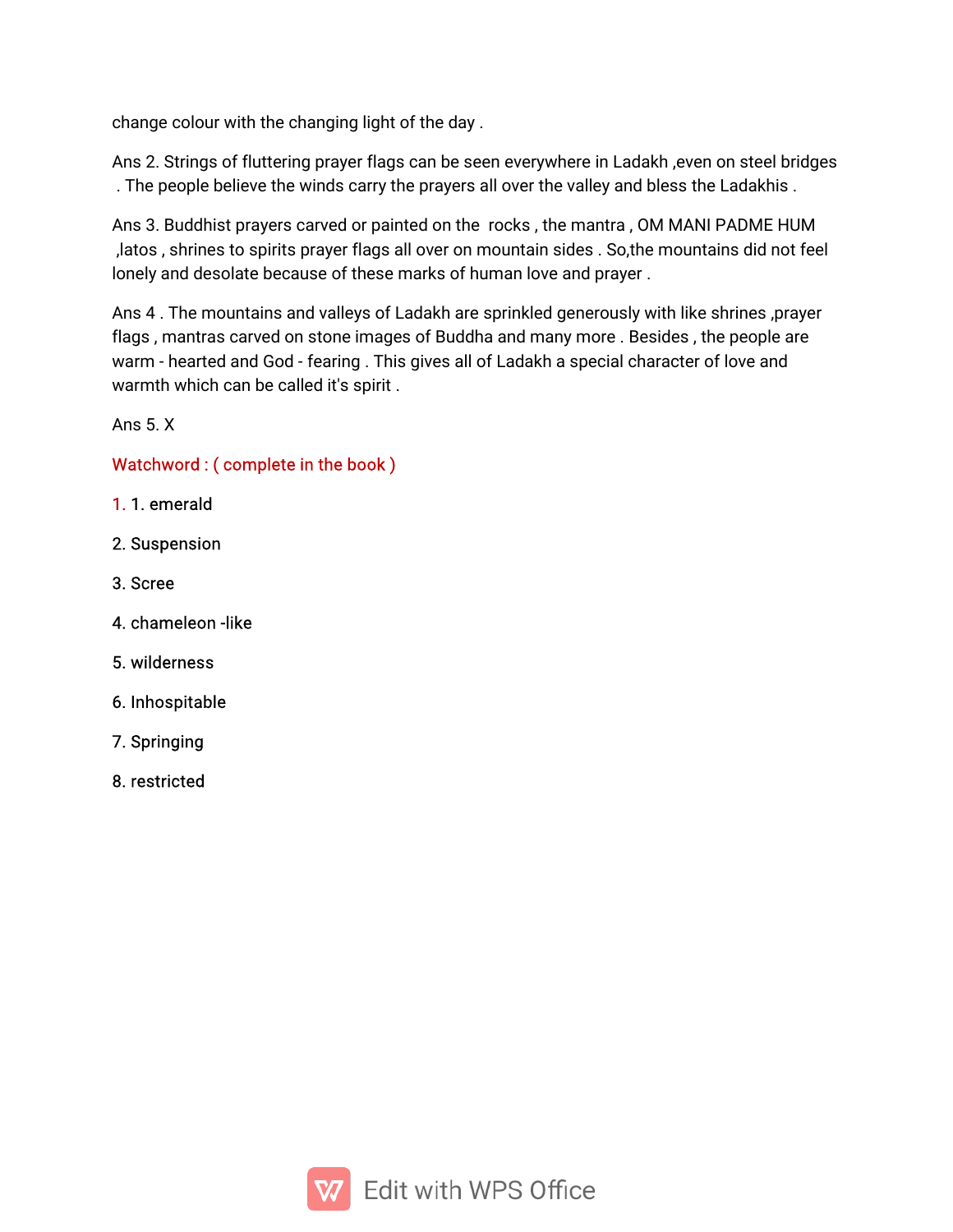#### Chapter - Penguin Frolic

## Difficult words: (to be done in notepad)

1.extremely

2.trembling

- 3.meadow
- 4.creatures
- 5.heavenly
- 6.abode
- 7.distressed

8.frail

- 9. reluctantly
- 10.melodious
- 11.willingness
- 12.brimming

#### Word meanings: (write in notebook from Book)

- 1.ample-
- 2.blaring-
- 3.reluctantly-
- 4.abundant-
- 5.renderings-
- 6.imitating-
- 7. trembling -

## Make sentences (write in the notebook, make on your own):

1.ample-